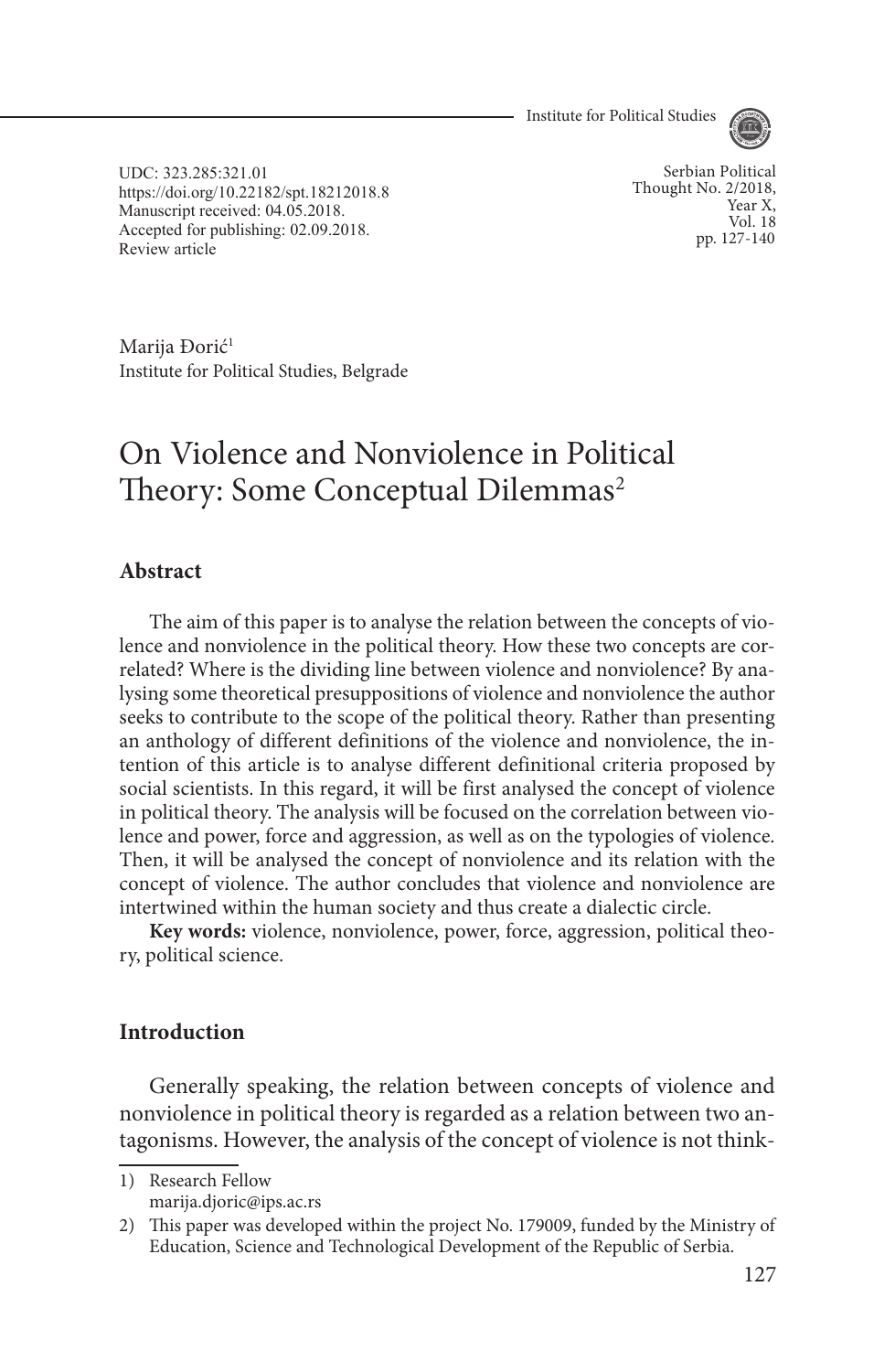#### **SERBIAN POLITICAL THOUCHT**

able without nonviolence. It is hard to draw the line between violence and nonviolence, especially in terms of socio-political resistance. It is generally accepted that the *offensive dimension* is an integral part of violence, while the *defensive dimension* (or passivity) is attributed to nonviolence. If we start by saying that "violence is the work of force" (Simeunović 2009: 99-105), we can conclude that the force is that *demarcation line* separating violence from nonviolence. However, their relationship is much more complex. Violence and nonviolence might also be seen through the prism of love<sup>3</sup> and hate, light and dark, good and evil. This is due to the fact that the concept of violence is widely explored in many academic disciplines. In the political theory, this "Manichean" division has its roots in the Ancient Greek philosophy, Christian theoreticians, Buddhist Gandhi's approaches, Kant's understanding of the "eternal peace", "tolstoism"4 , etc.

The aim of this paper is to explore the correlation between the concepts of violence and nonviolence in the political theory. How these two concepts are correlated? Where is the dividing line between these two concepts? The author seeks to analyse some theoretical presuppositions of violence and nonviolence and therefore to contribute to the scope of the political theory. In this regard, it will be first analysed the concept of violence. In the focus of the analysis will be the differentiation of the concept of violence from other concepts used in relation to it, such as force, power and aggression. Then, types and typologies of violence will be explored. Finally, it will be analysed the concept of nonviolence as well as the relation between these two concepts. The conclusion of the author is that these two concepts are intertwined within the human society, and thus create a dialectic circle.

### **On Violence in Political Theory**

Thinking about violence leads to a certain confusion. Despite numerous definitions of this concept, two types of conceptual problems concerning the definition of violence can be distinguished. First, the concept of violence is closely intertwined with the concepts of power, force and aggression, which makes its clarification more difficult. Second, the concept of violence is an important subject of academic thinking in the field of sociology, psychology, biology, anthropology, political

<sup>3)</sup> According to Gandhi, "fear and love are opposed terms". See more in: Gandhi, M. (2001) *Non-violent resistance (Satyagraha)*. Mineola, N.Y.: Dover , p. 384.

<sup>4)</sup> Theoretical concept named after the Russian writer, Lev Tolstoi.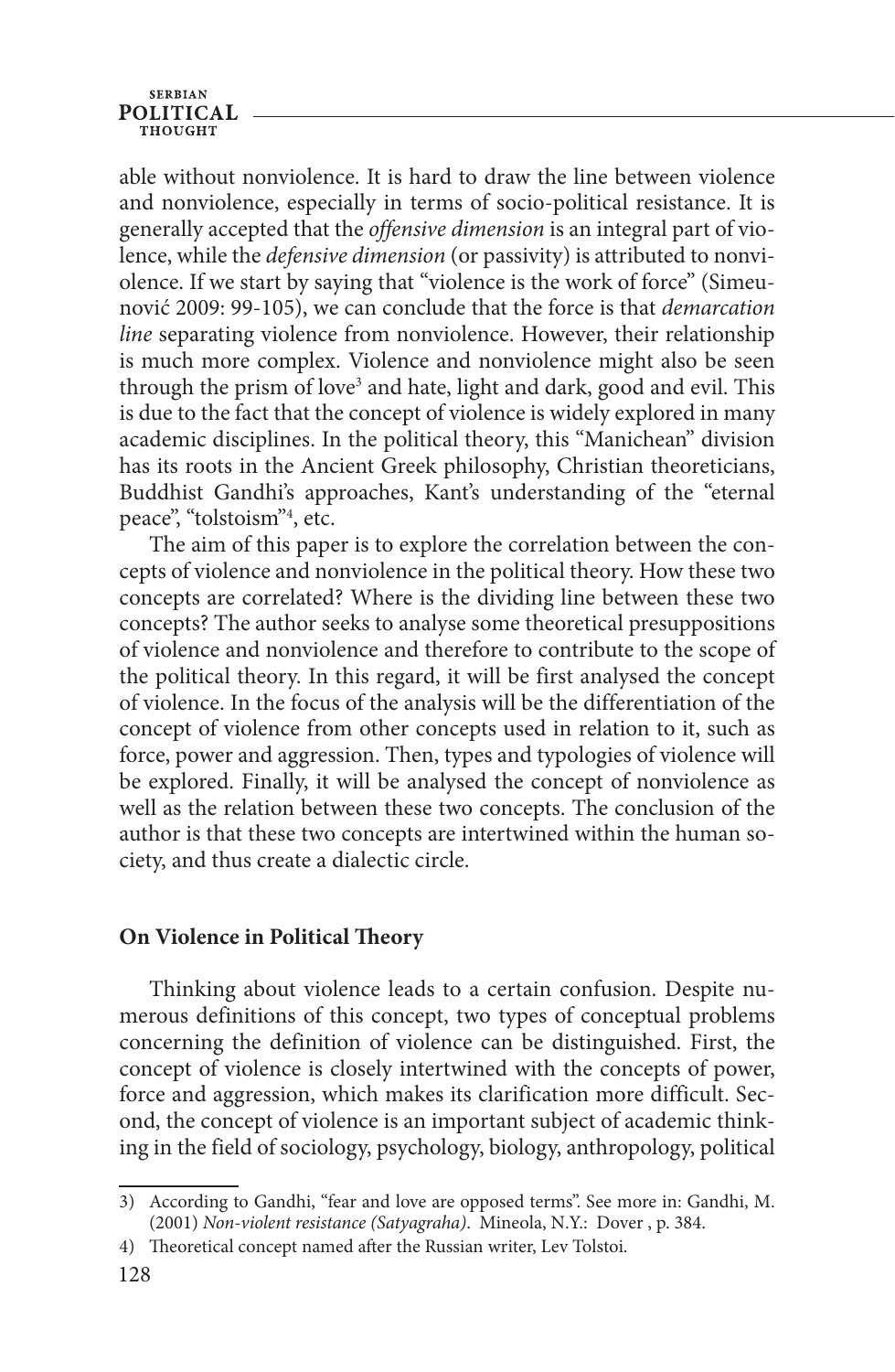sciences, etc, which leads to a certain conceptual confusion regarding this term (Damjanović 2015: 131). How then to define the concept of violence? In its everyday use, the violence can be defined as an "acting with or characterized by great physical force so as to injure, damage or destroy" (Webster's New World Dictionary of the American Language, 1979). The similar broader definition of violence is stated by the World Health Organization (WHO): "Violence is the intentional use of physical force or power, threatened or actual, against oneself, another person, or against a group or community, that either results in or has a high likelihood of resulting in injury, death, psychological harm, maldevelopment, or deprivation" (World Health Organization 2002). In the same manner, the "typical" social science definition of violence refers to a "deliberate use of force to injure or destroy physically" (Gurr, 1973: 360). Defined broadly or narrowly, the concept of violence implies certain intentions as well as the use of specific means. Also, the concept of violence is generally perceived in a negative or destructive manner. It implies the use of force to inflict damage. However, violence does not represent only a mere destruction. It might also have a communicative function. According to Schmidt and Jongman, the violence always includes the subject of violence (the sender of the violent message), the object of violence (the receiver of the violent message), the type of message, as well as the reaction of the target to the message (Schmid and Jorgman 2005: 109).

Violence is, and has always been, the essence of politics (Bufacchi 2005: 193). Numerous studies in the field of political theory are dedicated to the research of violence. Most of these studies perceive the concept of violence in a negative or destructive manner. Ancient philosophers believed that "the use of violence, as a non-political resort in essence, pertained slaves and barbarians" (Tadić 2007: 21). Aristotle stressed that the man is a *zoon politikon* and as such, he owns a specific dose of rationality, given the fact that he is the creature of *praxis* and *lexis*. Given that politics is a rational activity, it does not solve problems with violence, but with the help of logos. It was Hobbes who described the pre-political "state of nature" as a place of violence, where everyone strives to destroy or subdue one another. But if violence was regarded as a problem, it became also a solution. By forming a political society under the rule of a centralised authority, the pre-political state of violence is eliminated and replaced by the legitimate use of violence (Bufacchi 2005: 193).

The differentiation of the concept of violence from other concepts used in relation to it makes theoretical issues involved when it comes to their possible interrelationship. The concept of violence is often related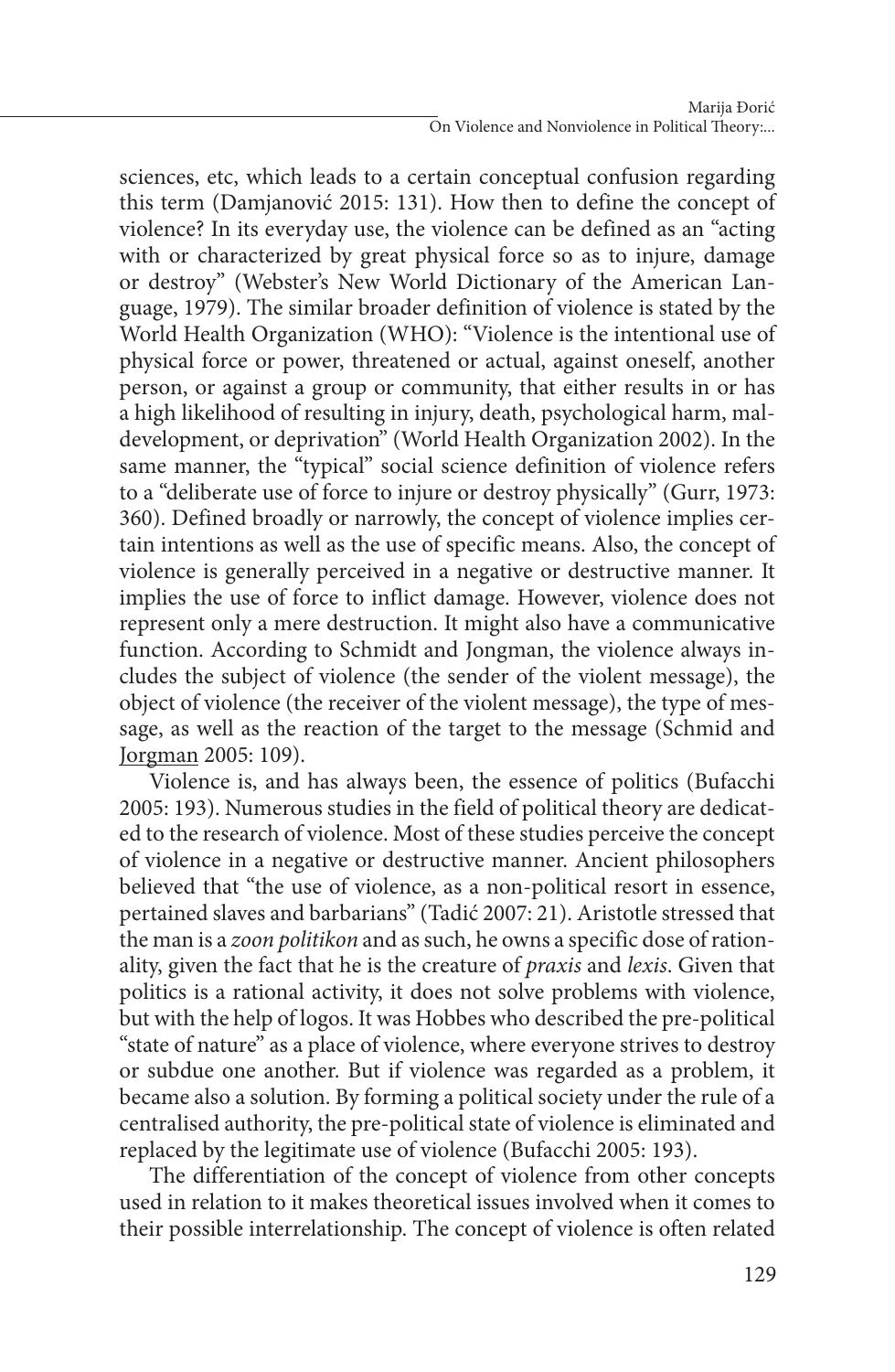# **SERBIAN POLITICAL**

to the term of force. Their relationship is one of the most debated in the academic studies on violence. It is generally accepted that the violence cannot be understood without connection to the concept of force. The abovementioned definitions of violence underline the correlation between these two concepts. There is means-ends relationship between violence and force. However, although correlated, qualitative differences need to be underscore in order to better understanding of the concept of violence. First, the concept of force is more general than the concept of violence: not all force represents violence and *vice versa*. Second, the difference between these two concepts lies also in the fact that violence is always dynamic, evaluative concept, while force is static, and therefore the violence can be defined as "a work of force" (Simeunović 2009: 102). Third, the concept of force refers to an ability or potentiality, while violence refers to the action itself (Buffacchi 2005: 196). The relation between force and violence was the central issue of anarchist school of thought. One of the most influential representatives of this school, Mikhail Bakunin, believed that violence implied necessarily the use of force or action. According to him, the state was a synonym for violence: "the state itself really means violence, the domination of violence, if possible, masked, and, in extreme cases, reckless and public" (Bakunjin 1979: 23). On the other hand, by distinguishing violence (*violence*) and force (*forca)*, Georges Sorel described violence as having the motivating role, in terms of realization of political goals. Thus, violence represented the basic tool of revolutionary class, and it reaches the culmination in the form of general strike. According to Sorel, the force is used for maintaining the order in which the decisive role lays in the hands of the leading minority, while the concept of violence enables the overthrow of the unjust regime. Sorel glorified the role of violence through critics of the leading class (bourgeoisie) and the state. On the other hand, some philosophers, like Blaise Pascal, analysed the concept of force in relation to justice. In this regard, Pascal stated: "Justice without force is forceless. Force without justice is tyrannical. Thus, Justice must be joint with force, in a way that what is just becomes forceful, and what is forceful becomes just" (Paskal 1965: 298).

Apart from concept of force, the analysis of the concept of violence is linked to its relation with the concept of power. The correlation of violence with the term of power was for the first time introduced in a political context by Hobbes in his *De Cive*, using terms such as *potentia* and *potestas*. Hobbes believes that the biggest power lays not in the hands of the individual, but in the hands of the state. True power, according to Hobbes, includes owning social goods, as well as managing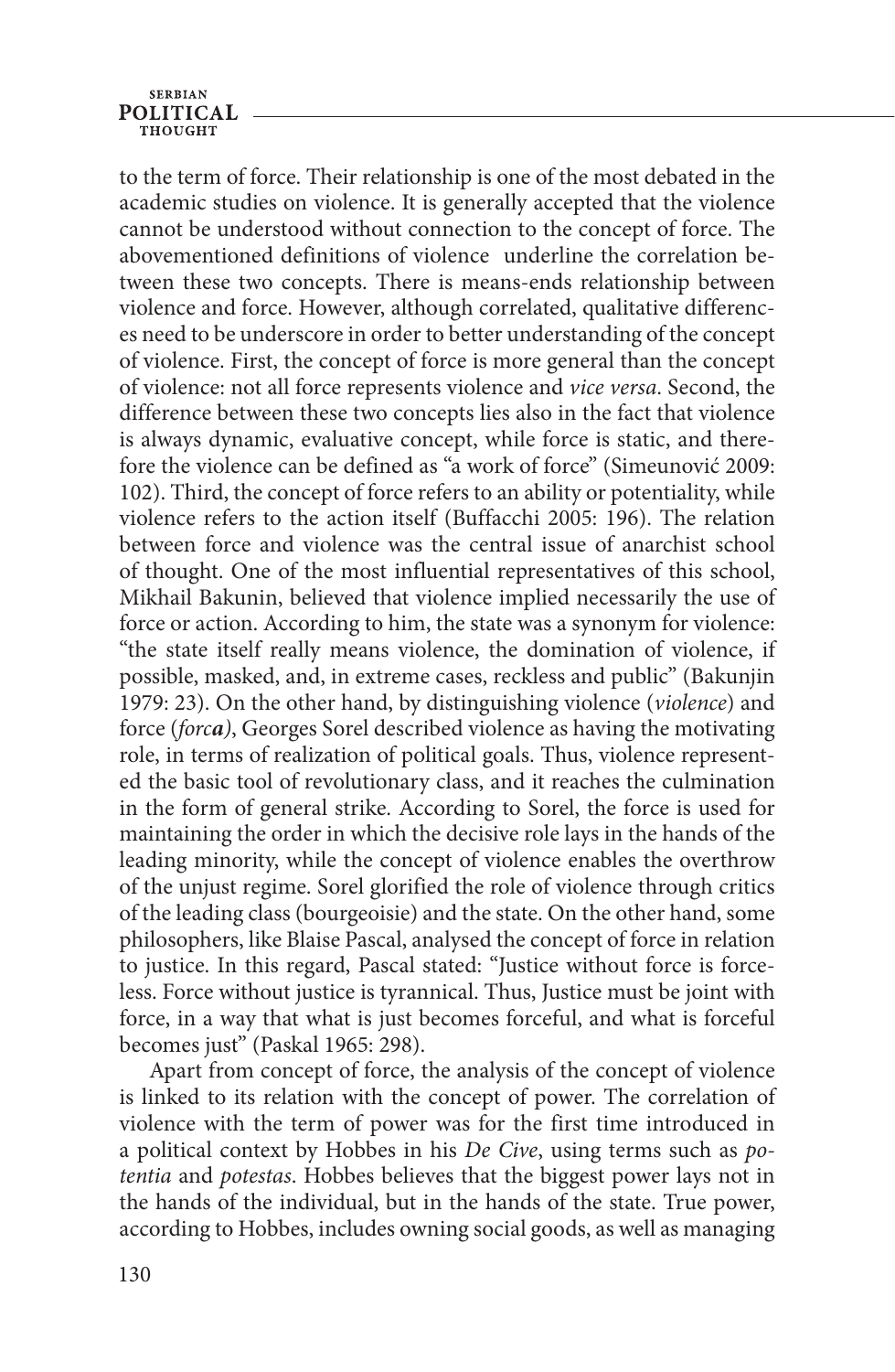them by a recognized and well-organized social group. One of the most influential determinations of power was provided by Max Weber, who stated that power is always bound to imposing our will to others, even if they do not wish it (Veber 1976). Weber distinguishes power (*Macht*) and authority/domination (*Herrschaft*). For Weber, the power (*Macht*) is "any chance within a social relation to impose one's will also against the resistance of others, independently of what gives rise to this chance". He outlines the connexion of power and violence to the very definition of politics. Thus, the politics is defined by its relationship to violence, as *ultima ratio*, "a violence which, to the extent it is consented to (is legitimate), has become monopolised by the rationally legitimised political system" (Guzzini 2017: 101). However, Weber admits the "*amorphous*" character of the concept of power (*Macht*), since it can include all possible situational constellations that can provide the chance to impose one's will, and thus considers the authority/domination (*Herrschaft*) as a more fulfilled form of power. According to him, it is easier to determine authority/domination, as being more precise and bound by specific rules of conduct. Authority/domination signifies the intention of the powerholders to influence, by an expressed will, i.e. order/command, the action of the subordinates in that way that the later act in accordance to this order/command. By preferring the concept of *Herrschaft*, Weber made an attempt to turn the political theory of power into a theory of action, where domination plays an important role as cause (Guzzini 2017: 102). But how the concept of force fits into this correlation with power and violence? The concept of power is more general concept than force. Relying on Weber's definition of power, we can consider that the concept of force is a mean to carry out one's own will despite resistance. In sum, Weber's and Hobbes' theories unequivocally imply that the basic characteristic of power is imposing one's will.

Among contemporary theoreticians, the correlation between violence and power was notably explored by Charles Kegley, who explained the contemporary state power through the phenomenon of *potential power*. Potential power is depicted through "the resources of a state that are believed to be necessary for confirmation of its power vis-à-vis others" (Kegli 2004: 646). For Kegley, military power is the most important of all powers, but economic power also plays a significant role. He introduced the term of "*transition of power*" in the field of political theory, defining it as "increase of deterioration of voluntary abilities of a state in comparison to a rival power" (Kegli 2004: 646), which might lead to the fear of provoking a war. Apart from Kegley, Hannah Arendt was also interested in explaining the differentiation between power and violence.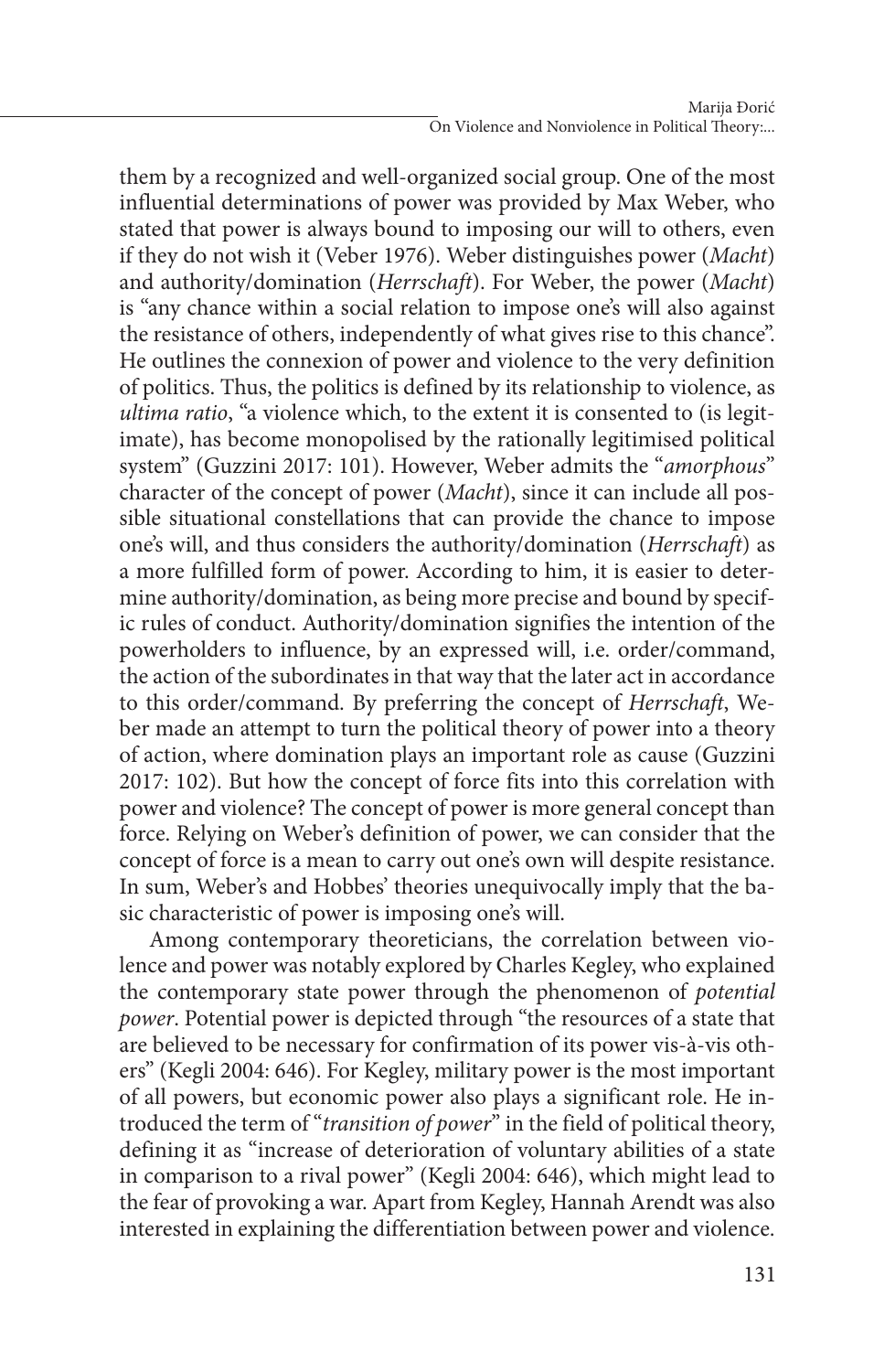#### **SERBIAN POLITICAL** тнопент

She considered that, in contrast to violence, the power represents the essence of all government. Thus, the state represents a monopoly of power, but it is never based solely on violent means. In this regard, she gives the example of totalitarianism regimes, dominated by violence, but which also use several "softer" forms of manipulations, such as secret police. Arendt believes that power has an absolute character (since it is the goal itself). Because of that, the relation of violence and power means that violence can always devastate power. Thus, violence and power are two antipodes. In her *On violence*, she states that the domination of pure violence comes when the power has been lost. However, in her research, she also stresses the fact that violence is "the most complicated manifestation of power" (Arent 2002: 45). For Arendt, the difference between violence and power lay in the fact that violence implies the use of means, and thus does not pay special attention to quantity. On the contrary, according to Arendt, power is always linked to quantity, that is, numerousness, since it is not linked to the use of means.

When speaking of the concept of violence in political theory, it is also necessary to explore the relation of the violence with the concept of aggression. The aggression can be defined as a the basis of violent act, but "to the contrary of violence, which is always destructive, aggression might not have to be" (Đorić 2014: 101). Thus, aggression can be perceived as a category of motivation, while violence is classified in the category of action. Even Freud stressed that Eros and Thanatos pervade the human being in the form of urges. Such destructive urge (Thanatos), as a synonym for death, violence and destruction, might be sublimated in a positive way, and thus the destructive feature might be avoided.<sup>5</sup> Regarding this dual nature of aggression, in *The Anatomy of Human Destructiveness*, Erich From stressed the difference between benign (justified) and malicious (unreasonable and destructive) aggressiveness (Fromm 1986: 13). The former is always in the function of defence and existence, while the latter is predominantly in correlation with human pathology, and thus is seen as cruelty.

Contemporary social theorists have attempted to analyse various definitions of aggression. Thus, Harré and Lambe analysed over two hundred definitions of the term "aggression". They concluded that the majority of elaborated definitions are dominated by two elements: bad intention and destruction (Harré and Lambe 1984).

Overall, theories of violence can be divided into theories of congenital violence and theories of conditionality. While the former type of

<sup>5)</sup> A good example is the sublimation of aggressiveness (as a form of negative energy) through sport, which might lead to outstanding results.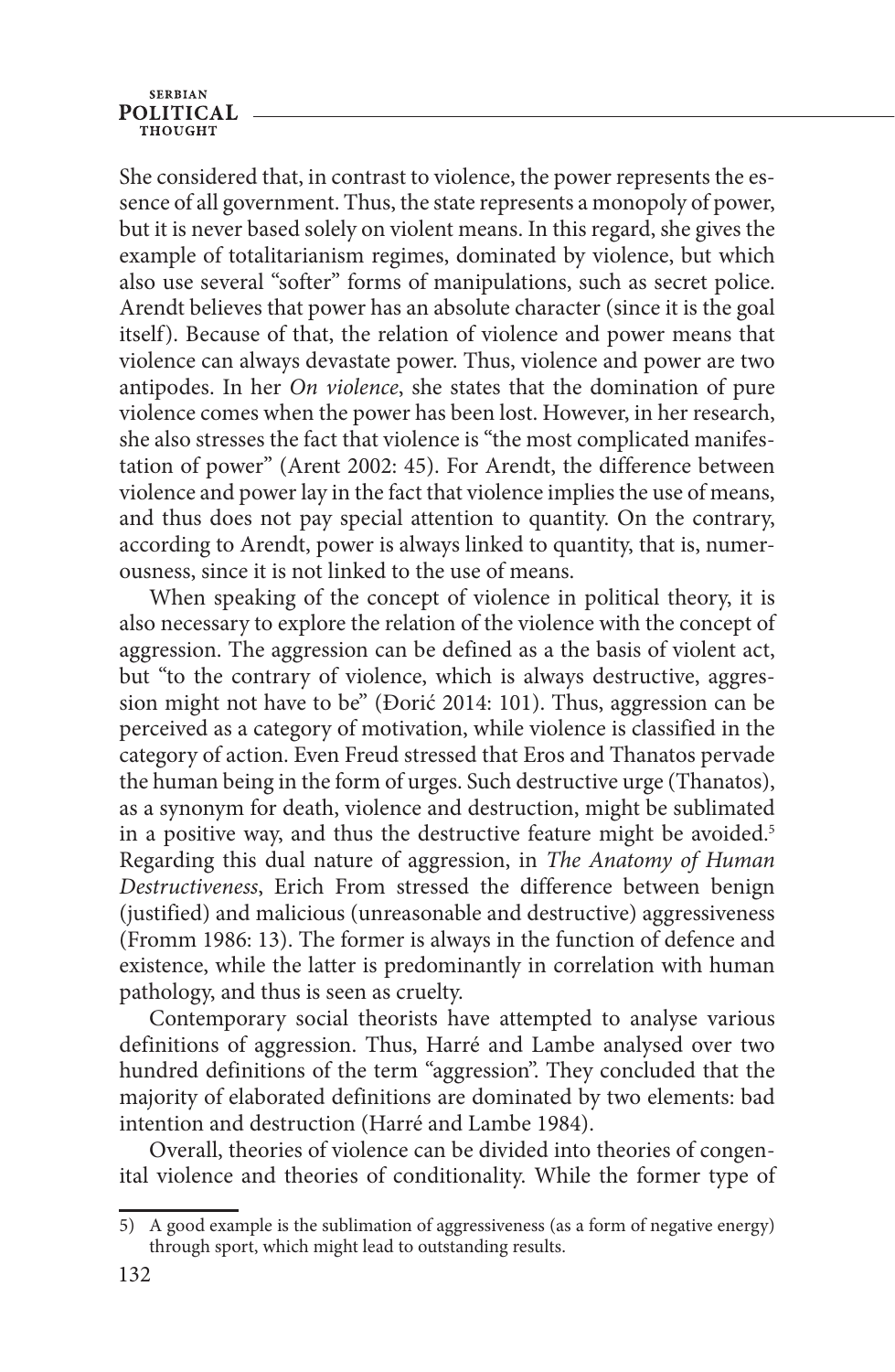theories search for the reasons of political violence in genetics inherited by our ancestors, the latter links violence with learning from our environment, according to specific forms of behaviour. We cannot be strictly guided by one of the two theoretical approaches, since violence as a phenomenon is often a result of different factors, not only the genetic predisposition, but also of the influence of various social factors.

The main representative of the congenital theories is Sigmund Freud, who believed that the "death urge" (Thanatos) is in charge of the deleterious and destructive behaviour of a human being. And while according to him the main driver of a human being is his sexual urge, for Alfred Adler, this is the *will to power*. Adler was also one of the first Freud's critics, pointing out that striving for individual power is the biggest evil of the contemporary humanity (Adler 1996).

Anna Freud developed the so-called hydraulic model, according to which aggressiveness is omnipresent in a human being, and is always waiting for a suitable moment to be released (Freud 1993). Every release of negative energy (through violence) creates a feeling of satisfaction in a human being. However, according to Anna Freud, aggressiveness sometimes might be released through a socially acceptable manner, and thus be avoided of destructive feature. For some authors, such as Konrad Lorenz, the aggressiveness might be seen as a biological term. In contrast, Sigmund Freud sees aggressiveness as a psychological term, while according to Viktor Frankl, aggressiveness might be predisposed by physiological or psychological factors.

The concept of aggression is widely explored by frustration-aggression theory, which states that violence occurs as a result of unfulfilled desire, which creates frustration. The founder of this theory, John Dollard, believes that accumulated aggressiveness in a human being is always oriented towards the most accessible object of violence, and the cause is always – frustration. At this point it should be stressed that not every frustration might result in violence and anger, which is one of the weaknesses of this theory.

Behaviourists such as Ted Gurr believed that the primary cause of violent behaviour is – relative deprivation. According to him, relative deprivation represents "a relation between value requirements and real possibilities for meeting these requirements" (Đorić 2014: 110).

When it comes to the theory of social learning, it emerges from a hypothesis that aggression is not congenital, but learned, i.e. is an acquired urge. Albert Bandura, one of the most prominent representatives of this theoretical approach, believes that aggressive behaviour corresponds with the principle of award and punishment. In this regard, there are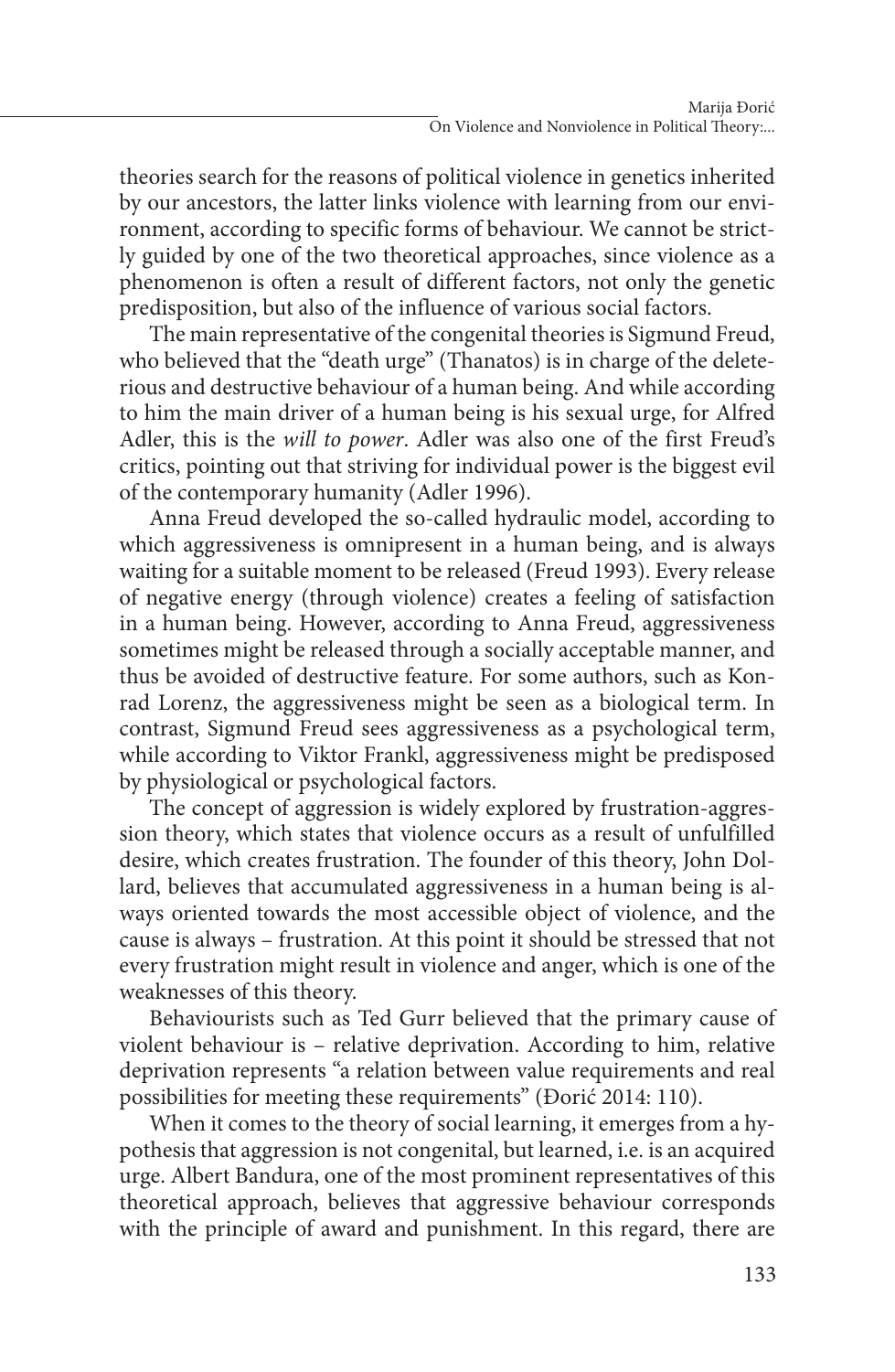#### **SERBIAN POLITICAL** THOUGHT

several learning models: modelling, observing, imitation and symbolic learning (Bandura 1970).

Erich Fromm aspired to surpass the division between instinctivists and behaviourists, stressing the existence of benign and malicious aggressiveness. Even though it is of a pathological character, malicious aggressiveness, according to Fromm, does not always need to be of a destructive character. He made a comparative analysis among human beings and animals and concluded that aggressive behaviour of a human being often surpasses aggression of animals in all segments.

There are also theoreticians who explained aggressive behaviour in relation to the hormonal reactions (as an increase of level of testosterone) (Ellison and Thorpe 2009), while, on the other hand, theories of Leonard Berkowitz denounce aggressiveness as a congenital occurrence and link it even with noise, the level of external temperature, etc. New research conducted by Robert Baron and Craig Anderson show that aggressiveness increases proportionally with the level of air temperature (Berkowitz 2000).

Thinking about violence implies also the analysis of the existing typologies of this concept. Various classifications of violence can be found in social sciences and especially in political sciences. One of the most famous typologies of violence has been given by Johan Galtung in his famous article "Violence, Peace and Peace Research" (1969), where he distinguished structural and direct violence. While in structural violence the perpetrator cannot be seen *in concretum*, direct violence is, on the other hand, distinguished by directness (i.e. terrorism or murder). In addition, the structural violence is built into the structure and shows up as unequal power as well as unequal life chances. According to Galtung, this type of violence is more destructive than direct violence. Galtung added later cultural violence to this dualist typology, as a form of subversive action, and this type of violence is based on the abuse of culture in order to realise some other form of violence or political goal.

According to the sphere of social life, violence can be divided into numerous categories: traffic violence, political violence, violence in sports, domestic violence, etc. Regarding perpetrators, i.e. subjects of violence, World Health Organization divided violence into interpersonal violence, self-directed violence and collective violence. For our research, the most important type of violence is the political violence, that can produce far-reaching consequences for the entire society. The distinction between violence and political violence often remains arbitrary despite some general criteria that can be given for political violence. In general, political violence can be defined as "direct or indi-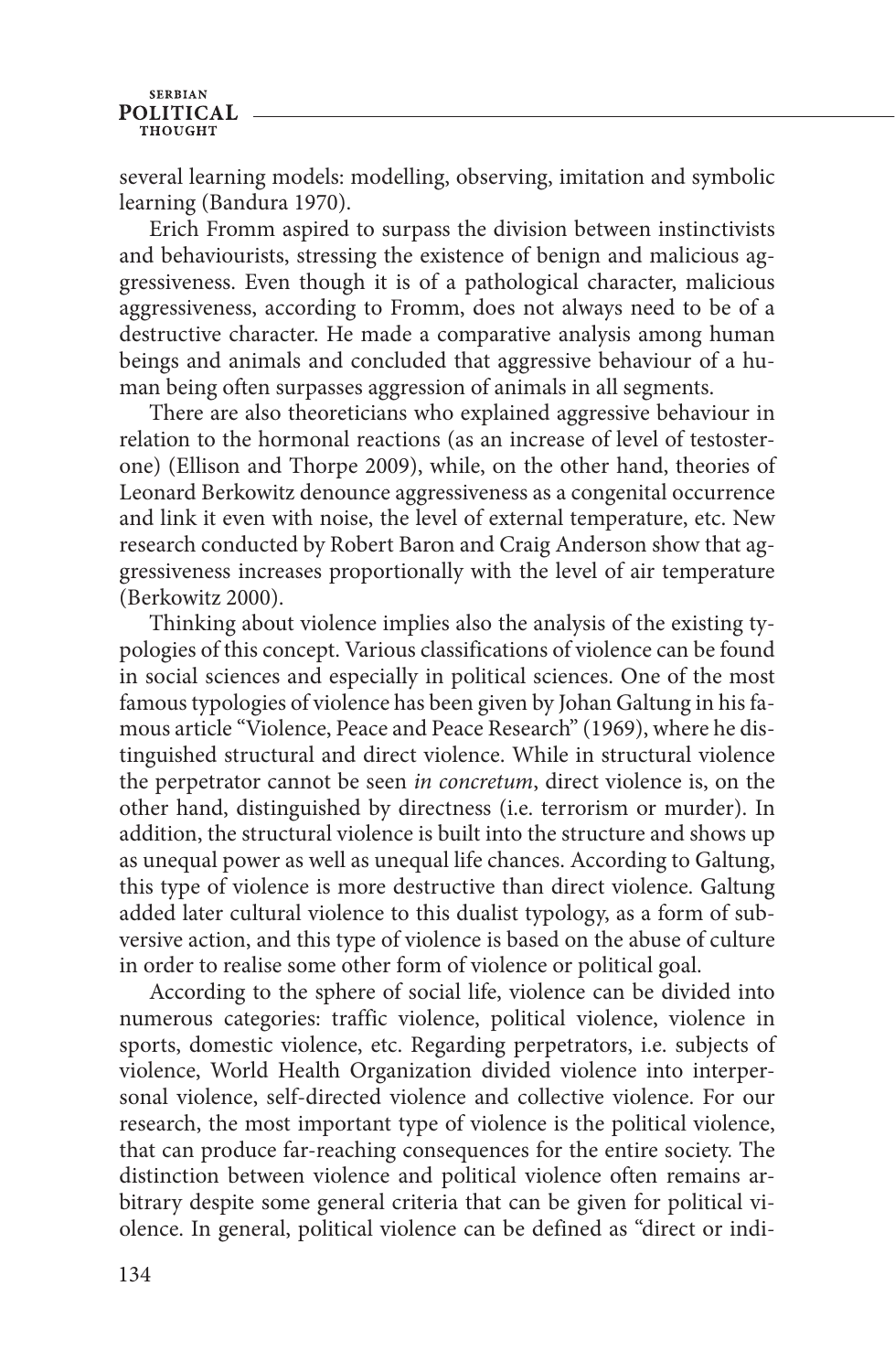rect application of force in the field of politics and political, that is, as a direct or indirect application of force on the consciousness, body, life, will or material goods of a real or potential, that is, assumed political opponent" (Simeunović 1989: 27). Thus, political violence involves direct or indirect use of force in political sphere. In other words, political violence is use of force in order to damage a political adversary. Simple and complex forms of political violence can be distinguished regarding the criterion of complexness. Simple forms of political violence include "threat of force, coercion, pressure, psycho-physical abuse, political murder, assassination and diversion" (Simeunović 2002: 155), while complex forms of political violence include "violent protests, rebellions, riots, unrests, terrorism, subversion, repression, terror, uprising and war" (*Ibidem*). Of all forms of political violence, terrorism as a complex form of violence is nowadays the most widespread, since it represents one of the biggest global contemporary security threats<sup>6</sup>.

Apart from political, the social violence**,** which is often regarded as a form of domestic violence, is more and more gaining publicity. The domestic violence is analysed in close relation with cultural characteristics of a certain region, so that, for example, in India, burning brides in a common occurrence. This terrifying phenomenon is the product of traditional customs that include the idea that the bride should provide a certain dowry to her new family. If she fails to provide it, the husband or the mother-in-law, in an act of revenge, pour kerosene over the bride and burn her. The statistical data show that every hour one bride is being burnt in this country, all because the dowry was not paid.7

Even though it is a common belief that the main victims of domestic violence are usually women and children, it should be stressed that old people are also a very sensitive category, but are less often mentioned, usually due to shame and fear of the elderly. It should also be stressed that among the victims of domestic violence (even though it is a rare occurrence) in Serbia there are also men.<sup>8</sup>

With the emergence of internet, cyber-violence became more are more widespread, and it is especially dominant on social networks, often taking a form of cyber-bullying. It is believed that due to its anonymity and directness, this form of violence is very dangerous.

<sup>6)</sup> We are witnesses of the creation of the hybrid phenomenon called "The Islamic State", which represents a specific combination of the quasi-state and terrorist organization.

<sup>7)</sup> https://www.smh.com.au/world/india-burning-brides-and-ancient-practice-is-onthe-rise-20150115-12r4j1.html, 11.04.2018.

<sup>8)</sup> First safe house for men was founded in Ćuprija in 2013.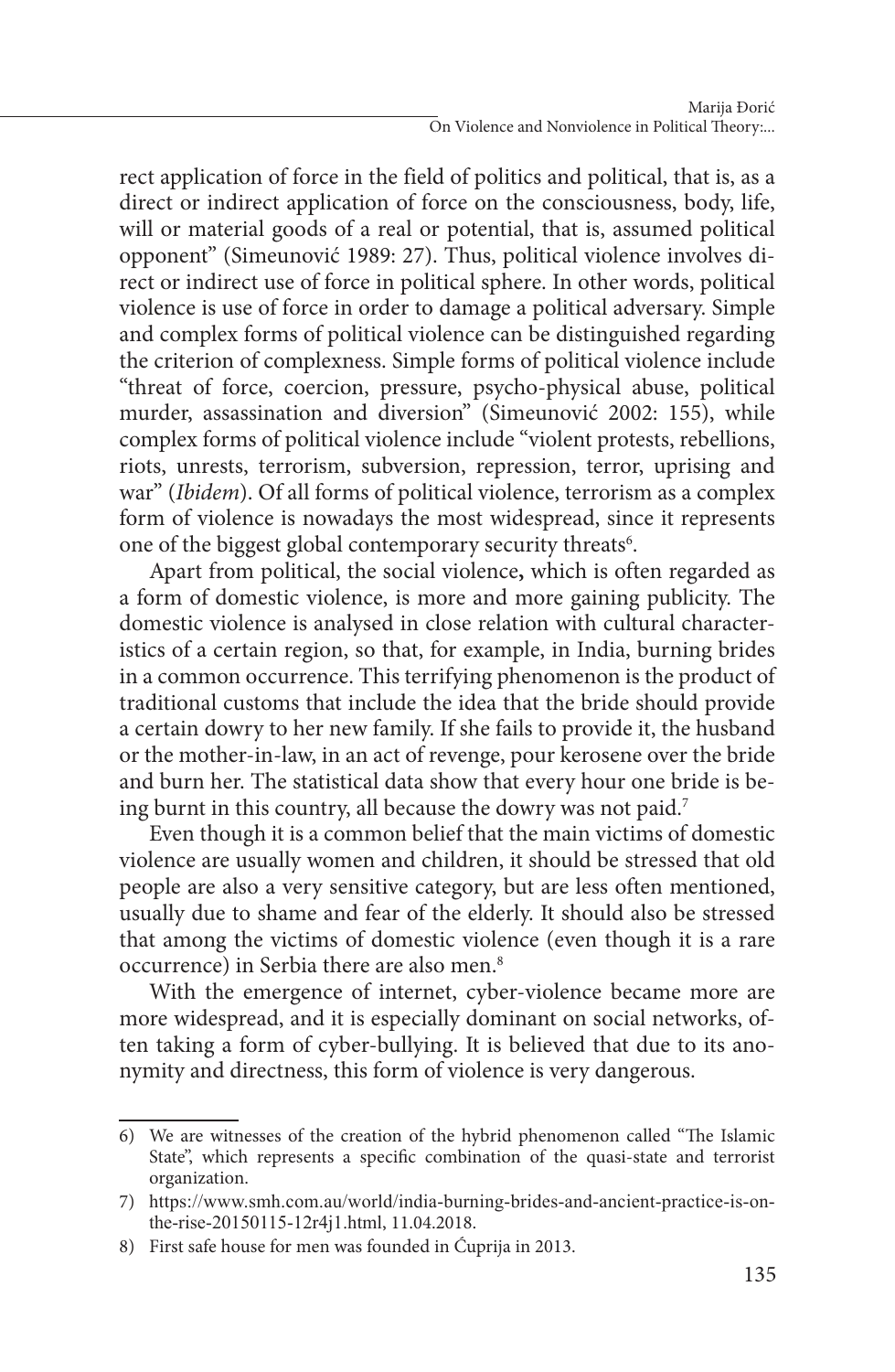### **Violence** *vs.* **Nonviolence**

Nonviolence is considered as a phenomenon directly opposed to the concept of violence. In a valuable and practical sense, these two phenomena are confronting each other. However, the concept of nonviolence is much more than the mere absence of force, it represents a specific axiological system built in the specific life philosophy. Among the first philosophers who dealt with the issue of nonviolence were stoics, who believed that the man's nature is benevolent, and thus a man never conducts violence without a reason, except in the case when he suffers of a lack of reason.

The *apogée* of the concept of nonviolence has been reached with the development of peace studies theories, and with the actions of various international organizations and institutions. It is believed that the first ideas of nonviolence were rooted in the great religions.<sup>9</sup> The Christian approach to violence and nonviolence comes from the "initial sin" when Eva, at the insistence of the serpent, offered Adam the fruits of the Tree of Knowledge of Good and Evil. At this point the nonviolent flow of humanity was interrupted, and the door to violent action of the humankind was opened, which is personified in the Bible through the act of fratricide (when Cain kills Abel).

Today, in the field of political theory, it is very significant to analyse nonviolence in the field of the concept of the nonviolent struggle, i.e. resistance. Otherwise, Laozi might be seen as the creator of the nonviolent theories, since he stated even in the 6<sup>th</sup> century BC that "violence is oriented towards every grain of the universe" (Zunes, Kurtz 2009: 3). The first recorded trace of nonviolent resistance in the history of human society has been found in the Ancient Egypt (1300 BC), when midwives refused to comply with the pharaoh's order to kill all the babies belonging to the class of slaves (Zunes, Kurtz 2009: 3).

The idea of nonviolent resistance can be explicitly found in Christianity, especially in terms of Jesus and his voluntary sacrifice and forgiveness for all the violence done to him by people. Even Islam in certain Surats points out that killing of one man is the same as killing of the entire human kind. Nonviolence is woven into the essential principles of Buddhism and Hinduism in the context of karmic debt, and thus violence is not recommended, given that it might burden our karma in some of our future lives. For that raison, these eastern religions insist on the principle of ethics. Namely, karma is the law of causality in the field of morality, and thus the man himself is responsible for his own misfortune, espe-

<sup>9)</sup> The idea of nonviolence appeared for the first time in buddhism. Later, it was spread in other religions, such as Christianity and Islam.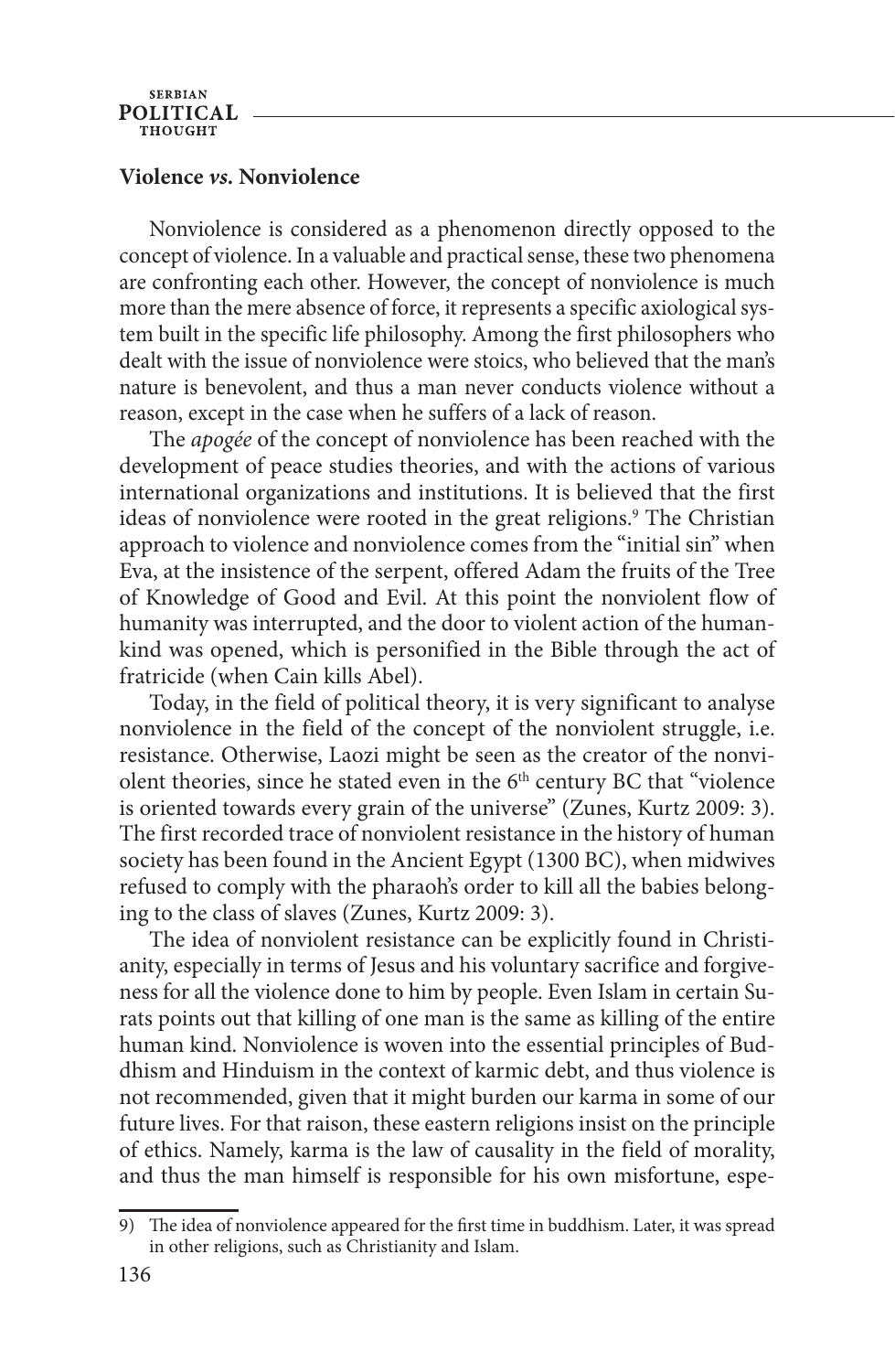cially if he is prone to violence. In sum, the contemporary great religions predominantly negate violence and promote the nonviolent approach.

Even though the idea of nonviolence is practically as old as the man himself, the term nonviolence will be established in scientific circles only in 1923, thanks to Clarence Marsh Case and his *Non-violent coercion: a study in methods of social pressure*. In 1939, this idea will be further explained by Krishnalal Shridharani with his *War without violence*, where he examined Gandhi's concept of nonviolent struggle.

Mahatma Gandhi and Martin Luther King were prominent proponents of nonviolence in the twentieth century. Mahatma Gandhi was not only the promoter of the nonviolent resistance that started in the South African Republic, to be finalized in India, but was also the creator of a unique philosophy based on two key phenomena– *ahimsi* and *satjagrahi*. "Satjagraha is the essential weapon of truth" (Bhuvan 2017: 3), stated Gandhi. The philosophy of Truth (*Satya)* and Non-violence (*Ahimsa*) were grounded in his belief that they are the product of the divine true way. Besides, he called upon different methods of civil disobedience, using self-control, discipline and persistence. These philosophical principles were the most explicitly depicted in the so-called "Salt March"<sup>10</sup>, when Gandhi showed a typical example of civil disobedience through passive resistance.

Gandhi's peaceful philosophy was to a great extent used by Martin Luther King. He is one of the activists who paid with his own life for the non-violent fight for African-American rights in the US. The depth of King's desire for freedom is also seen in his impressive speeches which contained segments of Gandhi's philosophy, "tolstoism" and Christianity.11 As a Baptist preacher, he promoted some of the crucial principles of Christianity, insisting on one of the most important God's commandments "Thou shalt love thy neighbour as thyself ", among which he even included the love towards the enemy, for whom he believed one should pray. According to him, nonviolence was an "active and coercive form of resistance" (James 2016: 23).

In general, non-violent struggle requires some significant elements:

- 1. Non-violent struggle is not a mere subordination to injustice. It is a struggle with the help of dignity and persistence;
- 2. Passive resistance is not a weakness. Gandhi himself stated that non-violent resistance is not for cowards, since it requires a lot of persistence, bravery and moral strength;

<sup>10)</sup> Ghandi asked the British government in India to give independence to this country. Ghandi will start a march on foot, 338 km long, from Ahmedabad to Dandi, wishing to reach the sea and make salt himself. Many people joined him as a support. This was the beginning of the end of the colonial authority of the Great Britain.

<sup>11)</sup> Among his most famous speeches we should mention "I have a dream" and "Love your enemies".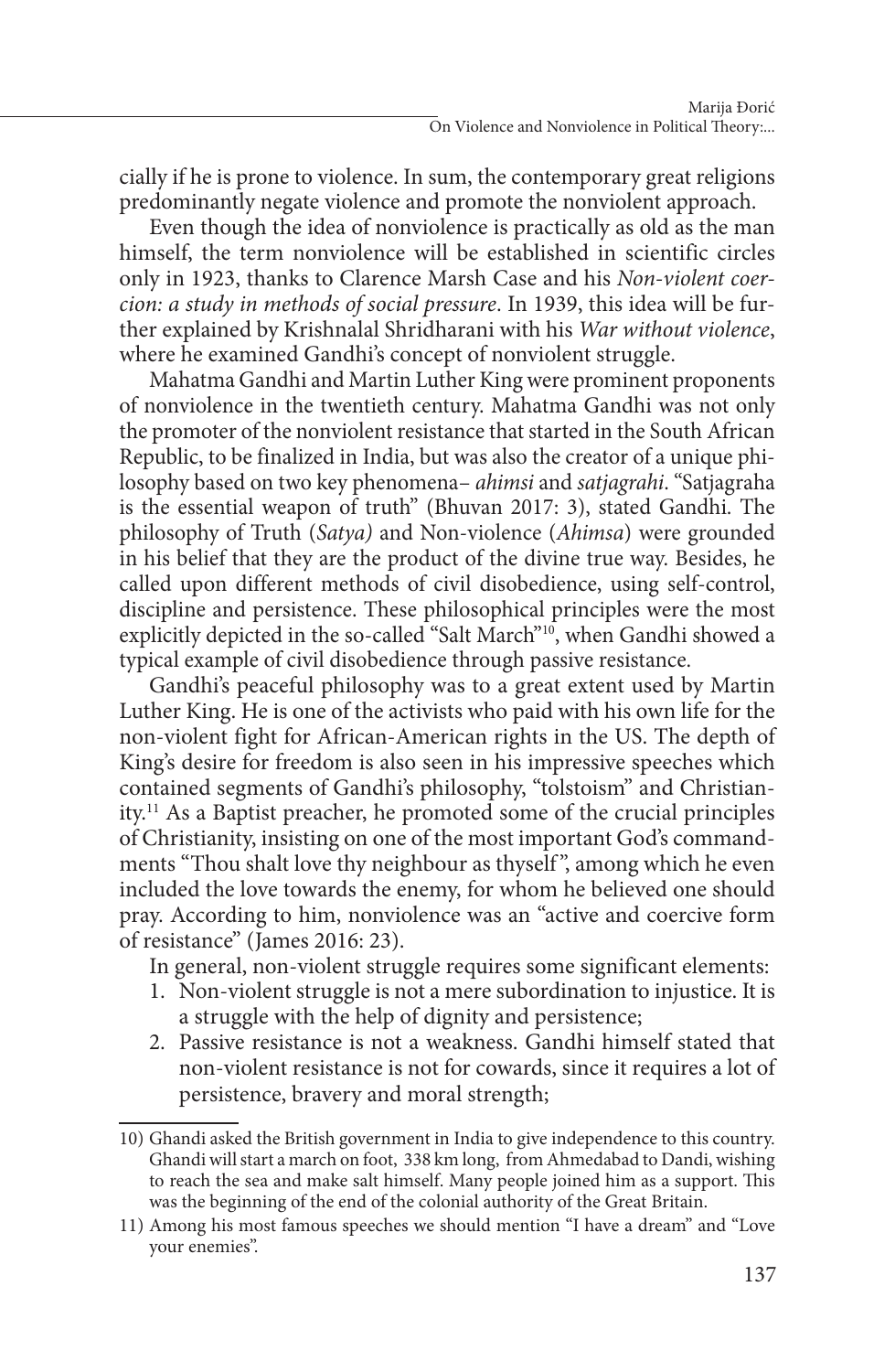#### **SERBIAN POLITICAL** тнопент

3. Non-violent struggle confronts injustice but does not cause damage to others.

Even though at first glance it does not seem so, but sometimes more strength is needed for non-violence than for violence. Mills wrote about this, stating that violence is "the last form of power" (Mills 2000: 86). He believed that violence corresponds with the loss of authority, and thus nonviolence represents a "tougher" category in comparison to violence. The sense of justice is often contributed to the context of non-violence. Believing that people act justly and in correlation with specific ethic principles provides an elementary strength for non-violent struggle, no matter how difficult it is.

By elaborating the relation of violence and nonviolence, especially in the context of fight, i.e. resistance, we can conclude the following:

- 1. Violence is characterized by active, and nonviolence by passive resistance;
- 2. In comparison to violence, which is destructive, nonviolence is mostly constructive;
- 3. Nonviolence often needs bigger bravery and strength than violence does;
- 4. The advantage of violence lays in the fact that (no matter the consequences) it gives faster results in comparison to nonviolence. Nonviolence asks for more time and effort.

# **Conclusion**

Contemporary humanity has grown in technical, military and scientific sense, clearly showing that the man is the only being having a superior *ratio*. However, despite the advance in human civilization, humankind has not denounced violent actions, as numerous low-intensity conflicts world-wide show. The fight for geopolitical domination and energy control is more dominant than any ethical principle and the principle of nonviolence.

Today, it is difficult to restrain the political power of great powers that are taking part in ˙the "*fight of titans*" in the international relations arena. This might be due to Hegel's idea that states that wish to be recognized must wage wars. The similar idea was expressed by Heraclitus, when he stated that *struggle is a measure*, that is, *father of all things* (even though this thought is often wrongfully translated as – war is the measure of all things). In the course of fighting for dominance, the principles of ethics and non-violent acting have been forgotten. In a world where money is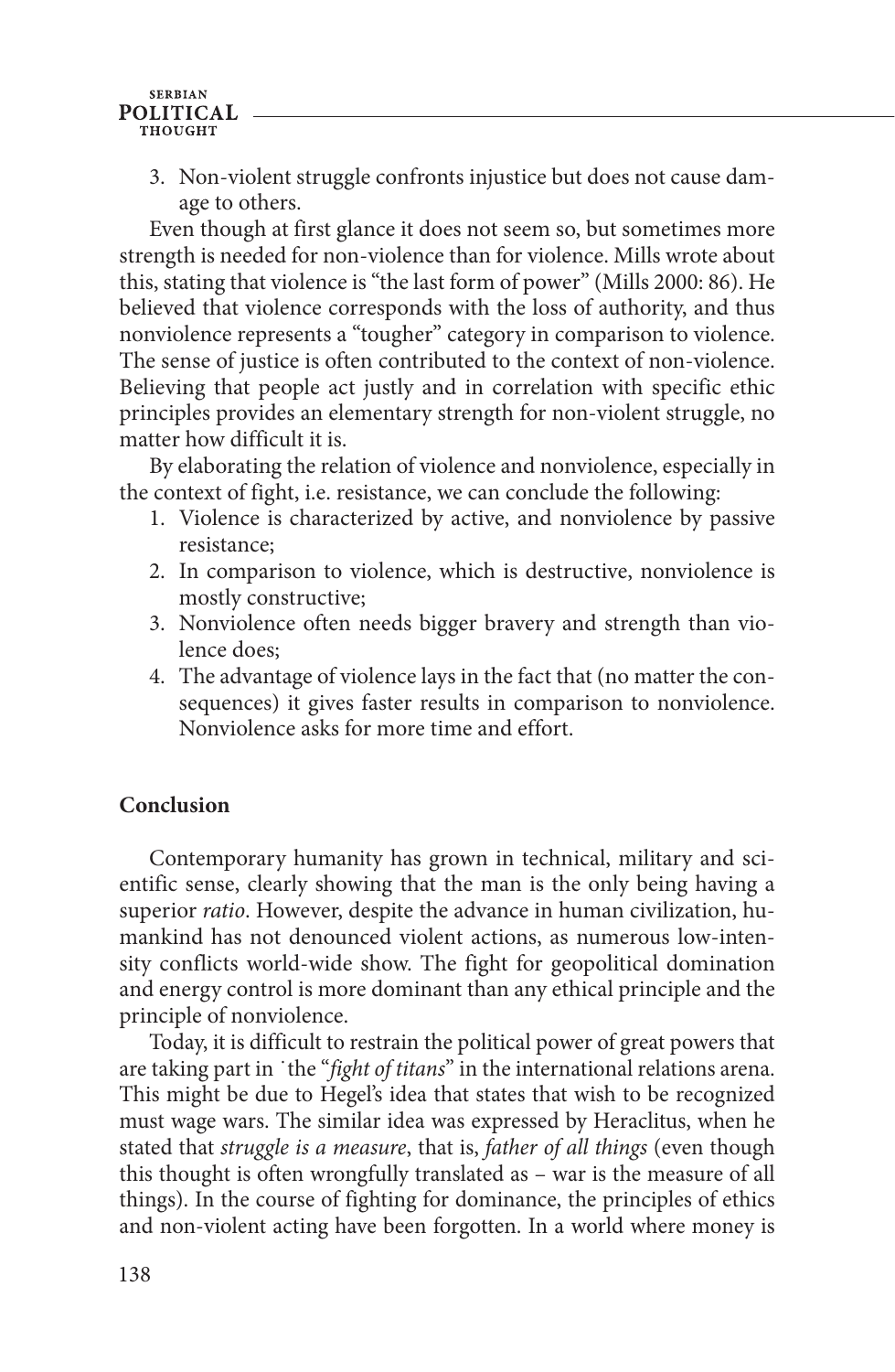the main religion, where the violence and the fight for supremacy prevail, a little space is left for non-violence. Still, if we look at the conscious individuals, we will see that in every religion, nation and ideology exists at least a little bit of ethics pleading for the principle of non-violence. This witnesses the existence of a man's consciousness which is not completely blurred with vanity, war and struggle for power. Machiavelli himself stated that a man has one half of animalistic and the other that is human within himself. No matter how much it contained elements of animalistic urges, a man is in his essence a conscious, rational being that knows very well what empathy, compassion and ethics are. Let us hope that this positive side of a man will nowadays prevail in this chaos surrounding us.

Since ancient times the fight between violence and non-violence has been perceived though a prism of light and darkness, alternating between each other. Relying on the man's rational part of the being, we might expect improvement of the human kind and creating awareness of everything that is good and that makes the human kind superior in comparison to the rest of the biosphere. Unfortunately, a modern man has shown significant inclination towards destructiveness and violence, which only shows that he invested much more into development of his irrational, instinctive side, which is coloured by violence. However, even though at a first sight violence seems more dominant, nonviolence has a peculiar, positive energy coming from the principle of ethics.

# **Bibliography:**

- Adler, A. (1996) *Poznavanje čoveka*. Novi Sad: Matica Srpska.
- Arent, H. (2002) *O nasilju*. Beograd: Alexandria Press.
- Aristotel, (2013) *Nikomahiva etika*. Sremski Karlovci-Novi Sad: Izdavačka knjižarnica Zorana Stojanovića.
- Bakunjin, M. (1979) *Država i sloboda*. Zagreb: Globus.
- Bandura, A. (1970) *Social learning and personality development*. London: Rinehart and Winston, Holt.
- Berkowitz, L. (2000) *Causes and consequences of feelings*. Cambridge, U.K.: Cambridge University Press.
- Bhuvan C. (2017) Gandhi on Non-Violence (Ahimsa). *Diogenes*, 61(3- 4): pp. 135-142.
- Bufacchi, V. (2005) "Two concepts of violence", *Political Studies Review*, 3(2): pp. 193-204.
- Damjanović, I. (2015) "Political violence and technology", *Nauka i*